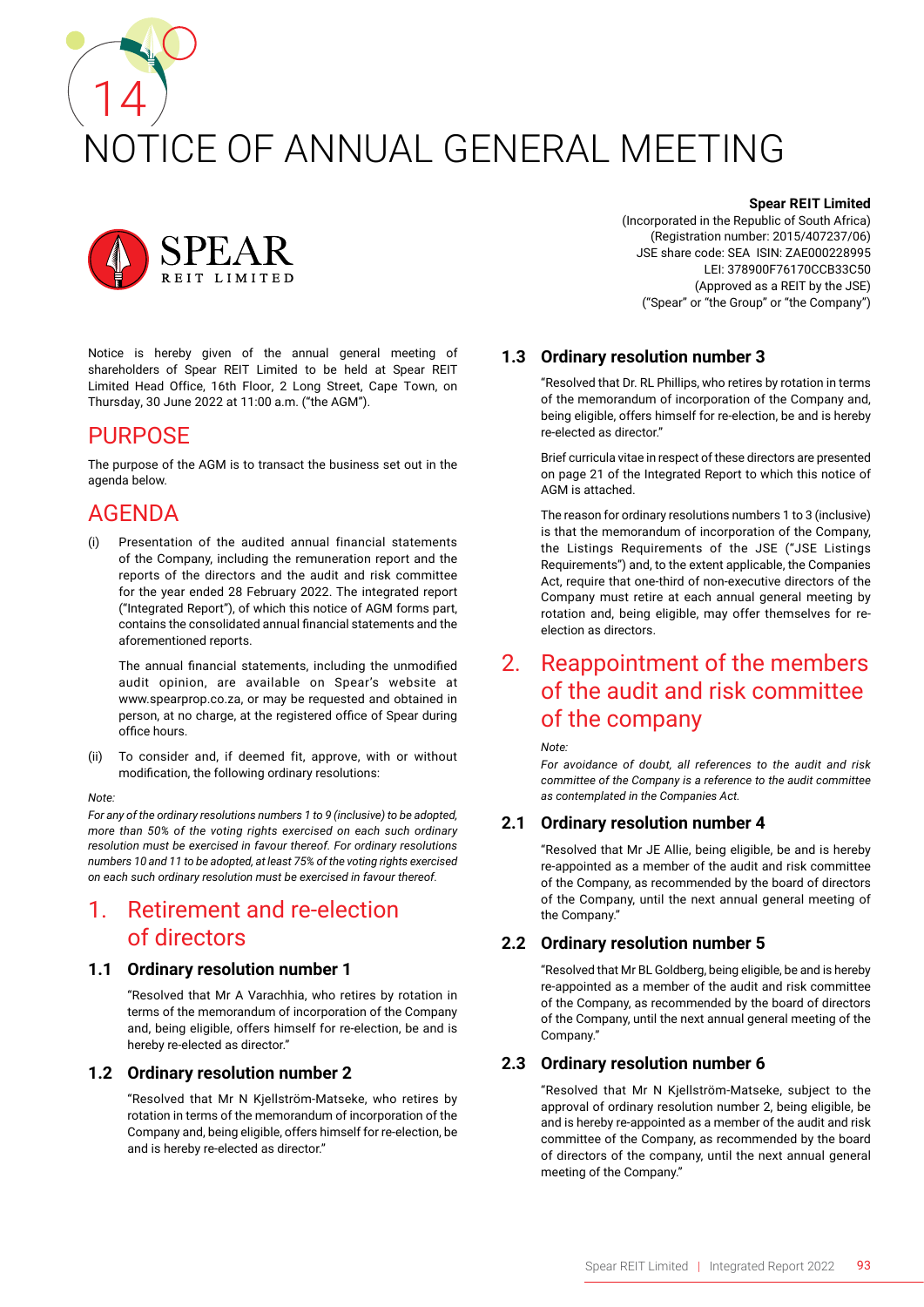*Brief curricula vitae in respect of these directors are presented on pages 20 and 21 of the Integrated Report to which this notice of AGM is attached.*

The reason for ordinary resolutions numbers 4 to 6 (inclusive) is that the Company, being a public listed company, must appoint an audit committee and the Companies Act requires that the members of such audit committee be appointed, or re-appointed, as the case may be, at each annual general meeting of a company.

## 3. Reappointment of auditor

## **3.1 Ordinary resolution number 7**

"Resolved that BDO South Africa Incorporated be and is hereby re-appointed as auditor of the Company for the ensuing year with the designated auditor being Mr Bernard van der Walt, a registered auditor and partner in the firm, on the recommendation of the audit and risk committee of the Company."

The reason for ordinary resolution number 7 is that the Company, being a public listed company, must have its financial results audited and such auditor must be appointed or re-appointed, as the case may be, each year at the annual general meeting of the Company, as required by the Companies Act and the JSE Listings Requirements.

## 4. Non-binding advisory vote on Spear's remuneration policy

## **4.1 Ordinary resolution number 8**

"Resolved that the Company's remuneration policy, as set out on pages 33 to 38 of the Integrated Report to which this notice of AGM is attached, be and is hereby endorsed by way of a non-binding advisory vote."

The reason for ordinary resolution number 8 is that the King IV Report on Corporate Governance™ for South Africa, 2016 ("King IV™") recommends, and the JSE Listings Requirements require, that the remuneration policy of a company be tabled for a non-binding advisory vote by shareholders at each annual general meeting of the Company. This enables shareholders to express their views on the remuneration policy adopted. The effect of ordinary resolution number 8, if passed, will be to endorse the Company's remuneration policy. Ordinary resolution number 8 is of an advisory nature only and failure to pass this resolution will therefore not have any legal consequences relating to existing remuneration agreements. However, the board will take the outcome of the vote into consideration when considering amendments to the Company's remuneration policy.

# 5. Non-binding advisory vote on Spear's implementation report on the remuneration policy

### **5.1 Ordinary resolution number 9**

"Resolved that the Company's implementation report in respect of its remuneration policy, as set out on pages 39 to 42 of the Integrated Report, be and is hereby endorsed by way of a non-binding advisory vote."

The reason for ordinary resolution number 9 is that King IV™ recommends, and the JSE Listings Requirements require, that the implementation report on a company's remuneration policy be tabled for a non-binding advisory vote by shareholders at each annual general meeting of the Company. This enables shareholders to express their views on the implementation of a company's remuneration policy. The effect of ordinary resolution number 9, if passed, will be to endorse the Company's implementation report in relation to its remuneration policy. Ordinary resolution number 9 is of an advisory nature only and failure to pass this resolution will therefore not have any legal consequences relating to existing remuneration agreements. However, the board will take the outcome of the vote into consideration when considering amendments to the implementation of the Company's remuneration policy.

Should 25% or more of the votes exercised in respect of ordinary resolution number 8 and/or 9 be against either resolution, the Company will issue an invitation to those shareholders who voted against the applicable resolution to engage with the Company.

# 6. General authority to issue ordinary shares for cash

## **6.1 Ordinary resolution number 10**

"Resolved that the directors of the Company be and are hereby authorised, by way of a general authority, to allot and issue any of the Company's unissued shares for cash as they in their discretion may deem fit, without restriction, subject to the provisions of the Company's memorandum of incorporation, the Companies Act and the JSE Listings Requirements, provided that:

• the approval shall be valid until the date of the next annual general meeting of the Company, provided it shall not extend beyond fifteen months from the date of this resolution;

- the general issues of shares for cash under this authority may not exceed, in the aggregate, 5% of the Company's issued share capital (number of securities) of that class as at the date of this notice of AGM, it being recorded that ordinary shares issued pursuant to a rights offer to shareholders or shares issued to the Spear REIT Limited Conditional Share Plan ("CSP") shall not diminish the number of ordinary shares that comprise the 5% of the ordinary shares that can be issued in terms of this ordinary resolution. As at the date of this notice of AGM, 5% of the Company's issued ordinary share capital (net of treasury shares) amounts to 11 670 340 ordinary shares;
- in determining the price at which an issue of shares will be made in terms of this authority, the maximum discount permitted will be 10% of the weighted average traded price of such shares, as determined over the 30 business days prior to the date that the price of the issue is agreed between the Company and the party subscribing for the securities. The JSE will be consulted for a ruling if the securities have not traded in such 30-business-day period;
- any such issue will only be made to public shareholders as defined in paragraphs 4.25 to 4.27 of the JSE Listings Requirements and not to related parties, save therefor that related parties may participate in a general issue for cash through a bookbuild process provided that: (i) related parties may only participate with a maximum bid price at which they are prepared to take-up shares or at book close price. In the event of a maximum bid price and the book closes at a higher price, the relevant related party will be "out of the book" and will not be allocated shares; and (ii) equity securities must be allocated equitably "in the book" through the bookbuild process and the measures to be applied must be disclosed in the SENS announcement launching the bookbuild;
- any such issue will only comprise securities of a class already in issue or, if this is not the case, will be limited to such securities or rights that are convertible into a class already in issue; and
- in the event that the securities issued represent, on a cumulative basis, 5% or more of the number of securities in issue prior to that issue, an announcement containing the full details of such issue shall be published on the Stock Exchange News Service of the JSE ("SENS")."

For listed entities wishing to issue shares for cash (other than issues by way of rights offers, in consideration for acquisitions and/or to duly approved share incentive schemes) it is necessary for the board of the Company to obtain the prior authority of the shareholders in accordance with the JSE Listings Requirements and the memorandum of incorporation of the Company. Accordingly, the reason for ordinary resolution number 10 is to obtain a general authority from shareholders to issue shares for cash in compliance with the JSE Listings Requirements and the memorandum of incorporation of the Company.

#### *Note:*

*For this resolution to be adopted, at least 75% of the voting rights exercised on it, whether in person or by proxy, must be exercised in favour thereof.*

# 7. Remuneration of non-executive directors

## **7.1 Special resolution number 1**

"Resolved, in terms of section 66(9) of the Companies Act, that the Company be and is hereby authorised to remunerate its directors for their services as directors, which includes serving on various sub-committees and to make payment of the amounts set out below (plus any value-added tax, to the extent applicable), provided that this authority will only be valid until the next annual general meeting of the Company:

## **Proposed remuneration**

| Chairman of the board            |                      |
|----------------------------------|----------------------|
| (annual remuneration)            | R684029              |
| Deputy Chairman of the board     |                      |
| (annual remuneration)            | R672 235             |
| Chairman/committee member        |                      |
| (per attendance)                 | R8 000/R6 000        |
| Board member (not serving on a   |                      |
| committee) (annual remuneration) | R <sub>294</sub> 840 |

The reason for special resolution number 1 is for the Company to obtain the approval of shareholders by way of a special resolution for the payment of remuneration to its non-executive directors in accordance with the requirements of the Companies Act.

The effect of special resolution number 1, if passed, is that the Company will be able to pay its non-executive directors for the services they render to the Company as directors without requiring further shareholder approval until the next annual general meeting of the Company.

# 8. Inter-company financial assistance

## **8.1 Special resolution number 2: Intercompany financial assistance**

"Resolved, in terms of section 45(3)(a)(ii) of the Companies Act, as a general approval, that the board of the Company be and is hereby authorised to approve that the Company provides any direct or indirect financial assistance ("financial assistance" will herein have the meaning attributed to it in section 45(1) of the Companies Act) that the board of the Company may deem fit to any company or corporation that is related or inter-related ("related" and "inter-related" will herein have the meanings attributed to such terms in section 2 of the Companies Act) to the Company, on the terms and conditions and for amounts that the board of the Company may determine, provided that the aforementioned approval shall be valid until the date of the next annual general meeting of the Company."

The reason for and effect, if passed, of special resolution number 2 is to grant the directors of the Company the authority, until the next annual general meeting of the Company, to provide direct or indirect financial assistance to any company or corporation which is related or inter-related to the Company. This means that the Company is, *inter alia,*  authorised to grant loans to its subsidiaries and to guarantee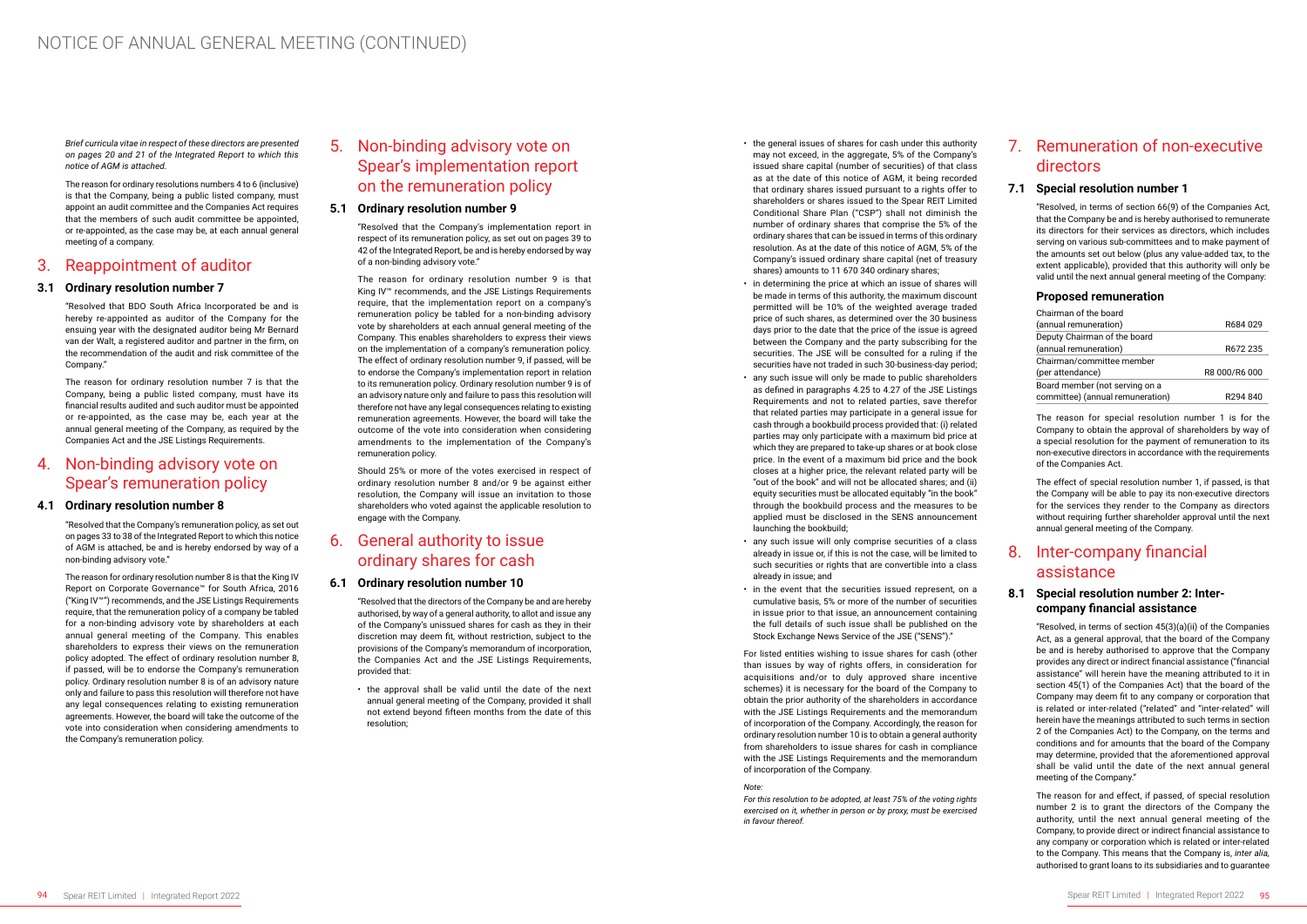the debt of its subsidiaries. In terms of this special resolution, the Company will not be able to provide direct or indirect financial assistance to directors or prescribed officers of the Company.

## **8.2 Special resolution number 3: Financial assistance for the subscription and/or purchase of shares in the Company or a related or inter-related company**

"Resolved, in terms of section 44(3)(a)(ii) of the Companies Act, as a general approval, that the board of the Company be and is hereby authorised to approve that the Company provides any direct or indirect financial assistance ("financial assistance" will herein have the meaning attributed to it in sections 44(1) and 44(2) of the Companies Act) that the board of the Company may deem fit to any company or corporation that is related or inter-related to the Company ("related" and "inter-related" will herein have the meanings attributed to such terms in section 2 of the Companies Act) and/or to any financier who provides funding by subscribing for preference shares or other securities in the Company or any company or corporation that is related or inter-related to the Company, on the terms and conditions and for amounts that the board of the Company may determine for the purpose of, or in connection with, the subscription of any option, or any shares or other securities, issued or to be issued by the Company or a related or inter-related company or corporation, or for the purchase of any shares or securities of the Company or a related or inter-related company or corporation, provided that the aforementioned approval shall be valid until the date of the next annual general meeting of the Company."

The reason for and effect, if passed, of special resolution number 3 is to grant the directors the authority, until the next annual general meeting of the Company, to provide financial assistance to any company or corporation which is related or inter-related to the Company and/or to any financier for the purpose of or in connection with the subscription or purchase of options, shares or other securities in the Company or any related or inter-related company or corporation.

This means that the Company is authorised, *inter alia,* to grant loans to its subsidiaries and to guarantee and furnish security for the debt of its subsidiaries where any such financial assistance is directly or indirectly related to a party subscribing for options, shares or securities in the Company or its subsidiaries. A typical example of where the Company may rely on this authority is where a subsidiary raises funds by way of issuing preference shares and the third-party funder requires the Company to furnish security, by way of a guarantee or otherwise, for the obligations of its subsidiary to the third-party funder arising from the issue of the preference shares. The Company has no immediate plans to use this authority and is simply obtaining same in the interests of prudence and good corporate governance should the unforeseen need arise to use the authority. In terms of this special resolution, the Company will not be able to provide any direct or indirect financial assistance to any person (i.e. directors of the Company). In terms of and pursuant to the provisions of sections 44 and 45 of the Companies Act,

the directors of the Company confirm that the board will satisfy itself, after considering all reasonably foreseeable financial circumstances of the Company, that immediately after providing any financial assistance as contemplated in special resolutions numbers 2 and 3 above:

- the assets of the Company (fairly valued) will equal or exceed the liabilities of the Company (fairly valued) (taking into consideration the reasonably foreseeable contingent assets and liabilities of the Company); and
- the Company will be able to pay its debts as they become due in the ordinary course of business for a period of 12 months.

In addition, the board will only approve the provision of any financial assistance contemplated in special resolutions numbers 2 and 3 above, where:

> In terms of section  $48(2)(b)(i)$  of the Companies Act, subsidiaries may not hold more than 10%, in aggregate, of the number of the issued shares of any class of a company. For the avoidance of doubt, (i) a pro rata repurchase by the Company from all its shareholders; and (ii) intra-group repurchases by the Company of its shares from whollyowned subsidiaries, share incentive schemes pursuant to Schedule 14 of the JSE Listings Requirements and/ or non-dilutive share incentive schemes controlled by the Company, where such repurchased shares are to be cancelled, will not require shareholder approval, save to the extent as may be required by the Companies Act.

- the board is satisfied that the terms under which any financial assistance is proposed to be provided, will be fair and reasonable to the Company; and
- all relevant conditions and restrictions (if any) relating to the granting of financial assistance by the Company as contained in the Company's memorandum of incorporation have been met.

## 9. Share repurchases by the Company and its subsidiaries

#### **9.1 Special resolution number 4**

"Resolved, as a special resolution, that the Company and the subsidiaries of the Company be and are hereby authorised, as a general approval, to repurchase any of the shares issued by the Company, upon such terms and conditions and in such amounts as the directors may from time to time determine, but subject to the provisions of sections 46 and 48 of the Companies Act, the memorandum of incorporation of the Company and the JSE Listings Requirements, including, *inter alia,* that:

- the general repurchase of the shares may only be implemented through the order book operated by the JSE trading system and done without any prior understanding or arrangement between the Company and the counterparty;
- this general authority shall only be valid until the next annual general meeting of the Company, provided that it shall not extend beyond fifteen months from the date of this resolution;
- an announcement must be published as soon as the Company has acquired shares constituting, on a cumulative basis, 3% of the number of shares in issue on the date that this authority is granted, containing full details thereof, as well as for each 3% in aggregate of the initial number of shares acquired thereafter;
- the general authority to repurchase is limited to a maximum of 20% in the aggregate in any one financial year of the Company's issued share capital at the time the authority is granted;
- a resolution has been passed by the board of directors approving the repurchase, that the Company and its subsidiaries ("the Group") have satisfied the solvency and liquidity test as defined in the Companies Act and that, since the solvency and liquidity test was applied, there have been no material changes to the financial position of the Group;
- the general repurchase is authorised by the Company's memorandum of incorporation;
- repurchases must not be made at a price more than 10% above the weighted average of the market value of the shares for the five business days immediately preceding the date that the transaction is effected. The JSE will be consulted for a ruling if the Company's securities have not traded in such five business day period;
- the Company may at any point in time only appoint one agent to effect any repurchase(s) on the Company's behalf; and
- the Company may not effect a repurchase during any prohibited period as defined in terms of the JSE Listings Requirements unless there is a repurchase programme in place, which programme has been submitted to the JSE in writing prior to the commencement of the prohibited period and executed by an independent third party, as contemplated in terms of paragraph 5.72(h) of the JSE Listings Requirements."

The reason for and effect, if passed, of special resolution number 4 is to grant the board a general authority in terms of its memorandum of incorporation and the JSE Listings Requirements for the acquisition by the Company or by a subsidiary of the Company of shares issued by the Company on the basis reflected in special resolution number 4. This authority will provide the board with the necessary flexibility to repurchase shares in the market should a favourable opportunity arise and it be in the best interest of the company to do so.

#### *Note:*

*For any of the special resolutions numbers 1 to 4 to be adopted, at least 75% of the voting rights exercised on each special resolution must be exercised in favour thereof.*

## 10. Other business

To transact such other business as may be transacted at an annual general meeting or raised by shareholders with or without advance notice to the Company.

# Information relating to the special resolutions

- 1. The directors of the Company or its subsidiaries will only utilise the general authority to repurchase shares of the Company as set out in special resolution number 4 to the extent that the directors, after considering the maximum number of shares to be purchased, are of the opinion that the position of the Group would not be compromised as to the following:
	- the Company and the Group's ability in the ordinary course of business to pay its debts for a period of 12 months after the date of this notice of AGM and for a period of 12 months after the repurchase;
	- the assets of the Company and the Group will at the time of this notice of AGM and at the time of making such determination, and for a period of 12 months thereafter, be in excess of the liabilities of the Company and the Group. The assets and liabilities should be recognised and measured in accordance with the accounting policies used in the latest audited financial statements of the Group;
	- the ordinary capital and reserves of the Company and the Group after the repurchase will remain adequate for the purpose of the business of the Group for a period of 12 months after the AGM and after the date of the share repurchase; and
	- the working capital available to the Group after the repurchase will be sufficient for the Group's requirements for a period of 12 months after the date of the notice of the AGM and for a period of 12 months after the date of the share repurchase.

General information in respect of major shareholders, material changes and the share capital of the Company is contained in the Integrated Report of which this notice of AGM forms part, as well as the full set of financial statements, being available on Spear's website at www.spearprop.co.za or which may be requested and obtained in person, at no charge, at the registered office of Spear during office hours.

2. The directors, whose names appear on pages 20 and 21 of the Integrated Report of which this notice of AGM forms part, collectively and individually accept full responsibility for the accuracy of the information given and certify that to the best of their knowledge and belief there are no facts that have been omitted which would make any statement false or misleading, and that all reasonable enquiries to ascertain such facts have been made and that this notice of AGM contains all information required by the law and the JSE Listings Requirements.